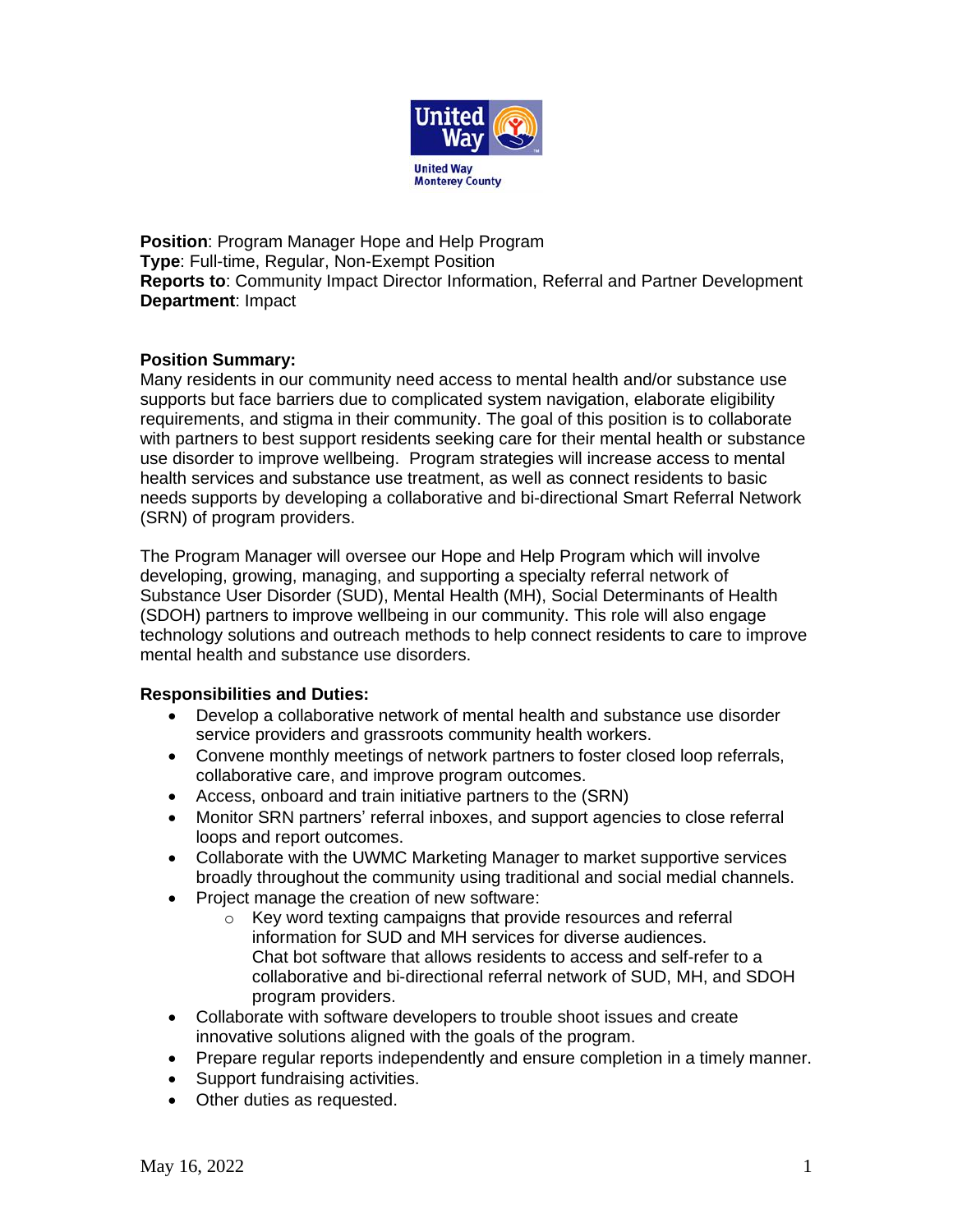# **Core Competencies:**

- *Mission oriented – Performance and professional motivations are driven by a commitment to creating real social change that leads to better lives and healthier communities.*
- *Relationship oriented - Understands that people come before process and is astute in cultivating and managing relationships toward a common goal.*
- *Collaborator – Understands the roles and contributions of all sectors of the community and can mobilize resources (financial and human) through meaningful engagement.*
- *Results driven – Dedicated to shared and measurable goals for the common good; creating, resourcing, scaling, and leveraging strategies and innovations for broad investment and impact.*
- *Brand Steward – Steward of the United Way brand and understands his/her role in growing and protecting the reputation and results of the organization and greater network*.

# **Functional Competencies:**

- *Strategic Community Collaborator - Engages diverse stakeholders to accurately and effectively assess community needs and with credibility, authenticity and humility strategically guides United Way to contribute to Monterey County's priorities.*
- *Effective & Engaging Communicator - Is an effective and passionate communicator, articulating the United Way message in a way that inspires other to act in service to the organization and the community.*
- *Critical Thinking & Creative Problem Solving - Able to address and manage complex issues to achieve desired results. This includes the ability to gather, interpret and use relevant data to drive strategy development, make decisions and drive for results.*
- *Planning & Implementation - Leads and takes initiative in planning and developing initiatives within impact areas to achieve results that drive collective community outcomes.*
- *Embracing & Managing Change - Champions and facilitates change to ensure longterm community sustainability. Adapts successfully to changing needs while maintaining positive relationships with all constituents, internal and extern.*

### **Skills and Qualifications Required:**

- Minimum 2-3 years of experience working in social services, preferably in program management, marketing and community outreach
- Knowledge of the human services system in general and community services in Monterey County preferred, especially an understanding of SUD and MH services.
- Ability to interact with diverse audiences including funders, clients, and agencies.
- Strong program management and organizational skills.
- Proven history managing competing priorities.
- Impeccable attention to detail.
- Understanding of closed loop referrals; familiarity with the Smart Referral Network and/or database software is preferred.
- Excellent oral and written communication skills in English and preferably Spanish, including public speaking.